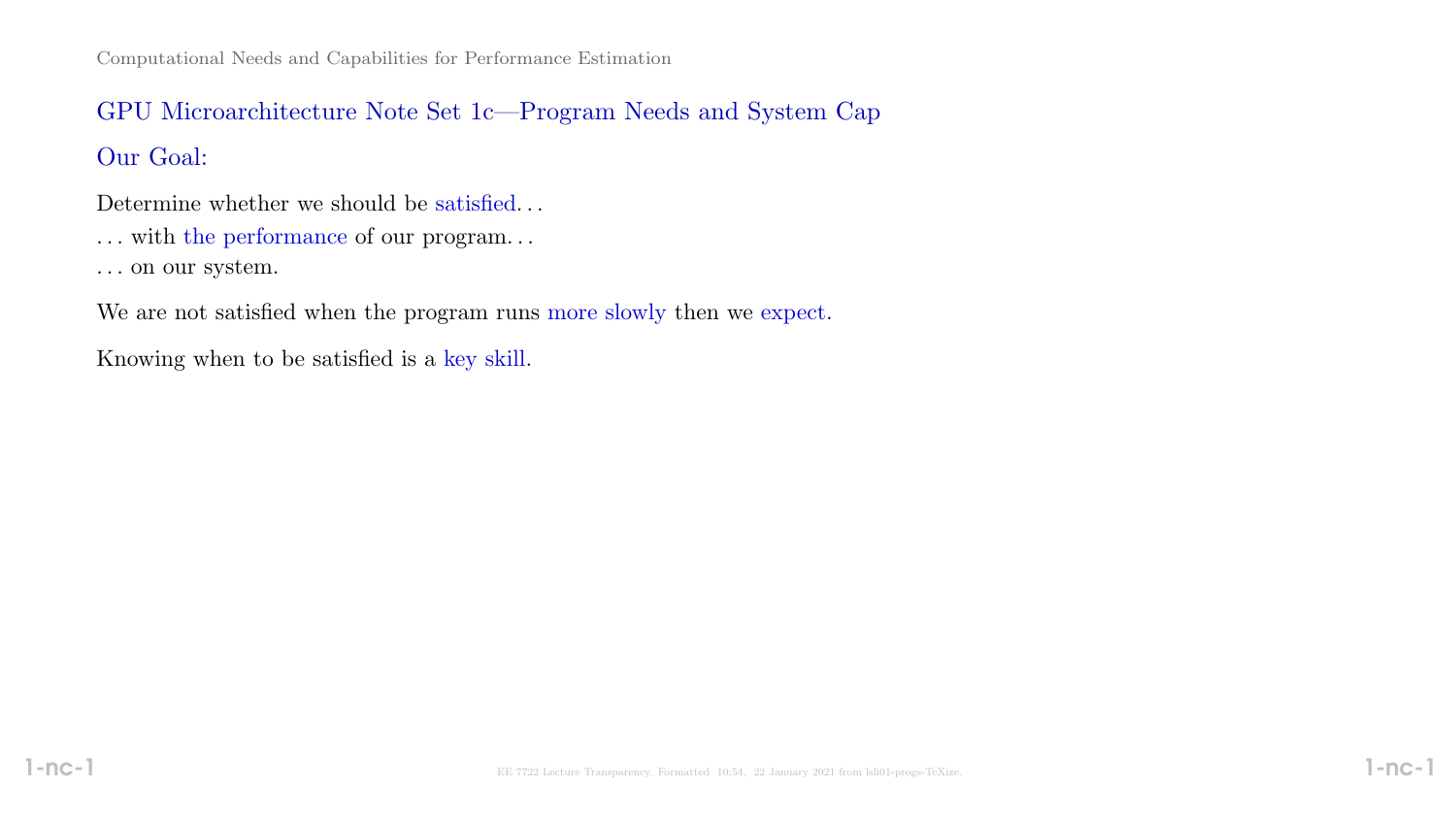Computational Needs and Capabilities for Performance Estimation

# The Idea:

• Estimate the computation needs of our problem, algorithm, or program.

For example,  $10^{20}$  floating-point operations.

- Determine the computation capabilities of our system. For example,  $10^{17}$  FLOPS.
- Use these to estimate execution time.

For example,  $10^{20}/10^{17} = 1000$  s.

If the estimate does not match the measured value, find the cause.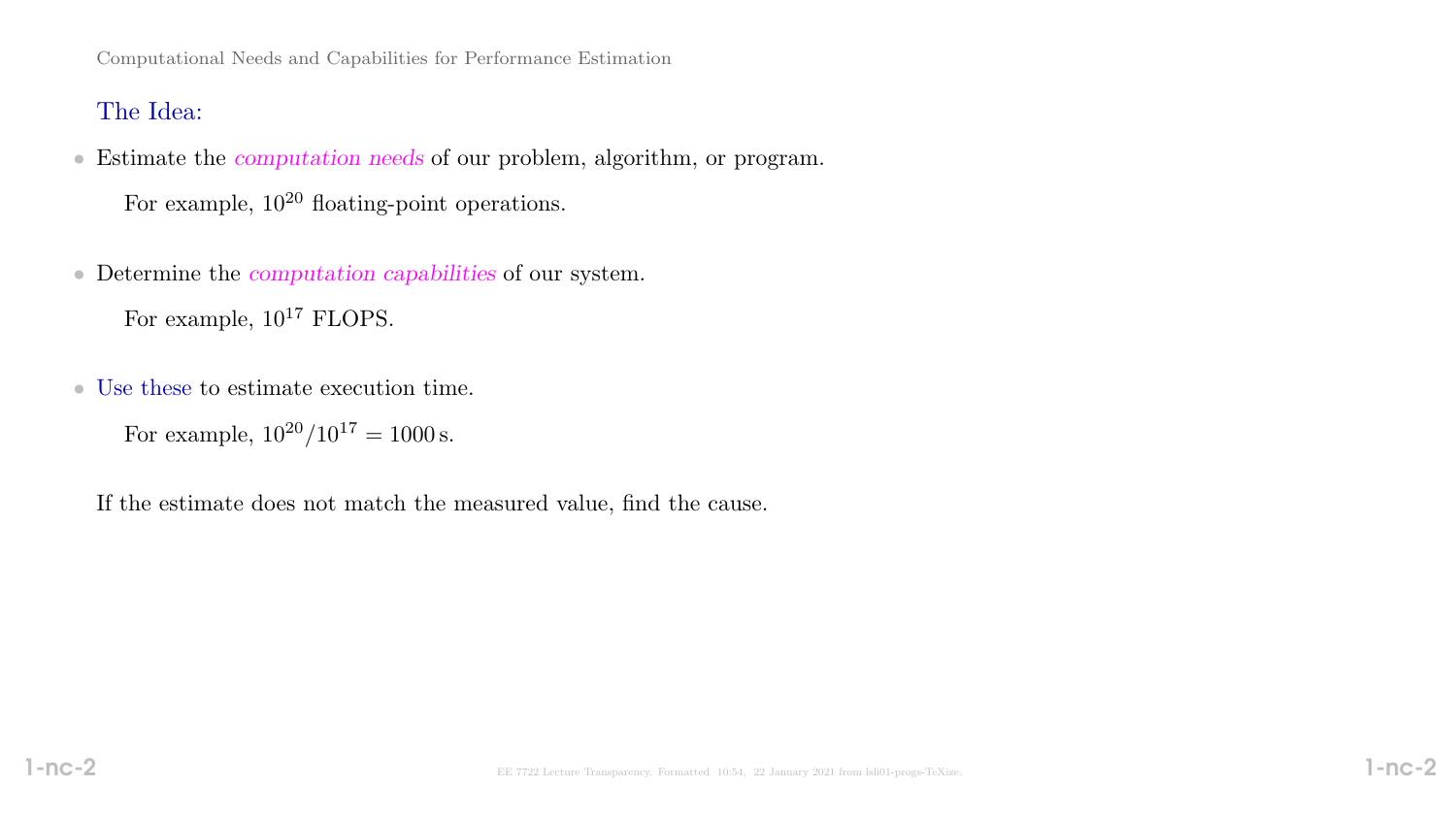Computational Needs and Capabilities for Performance Estimation  $\gg$  Computation Needs

# Computation Needs

These refer to a program, algorithm, or problem.

Determined by analyzing a problem, algorithm, or program.

Common Computation Needs:

- Floating-Point Operations
- Instruction Count (Number of executed instructions)
- Data Transfer (bytes read from and written to memory).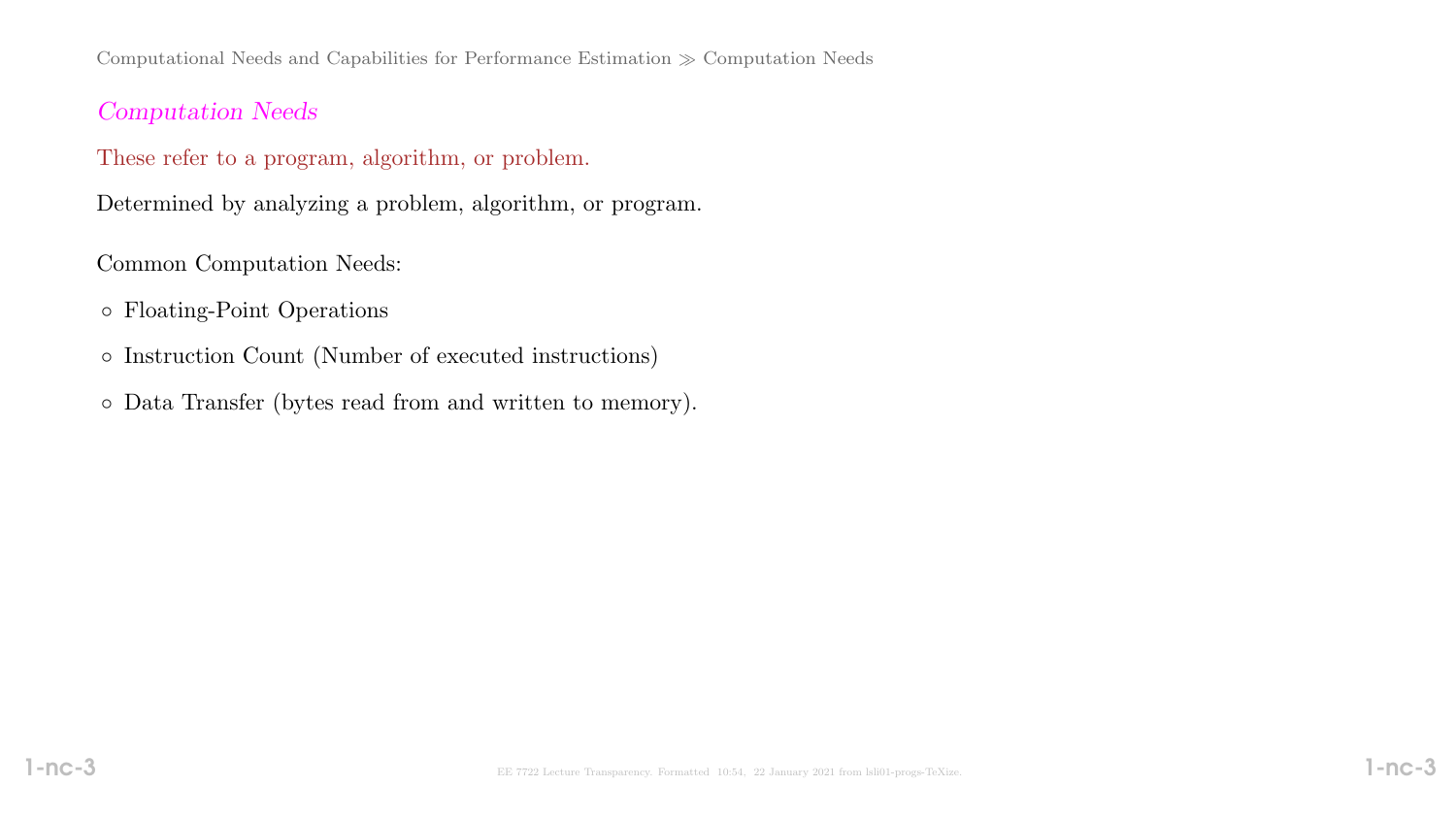Computational Needs and Capabilities for Performance Estimation  $\gg$  Computation Capabilities

## Computation Capabilities

These refer to the capabilities of a system (CPU, GPU, etc.)

## Common Computation Capabilities

Floating Point Execution Rate - FLOPS

Number of floating-point operations divided by amount of time.

#### Instruction Execution Rate - IPC

Number of executed instructions divided by amount of time.

#### Data Transfer Bandwidth - B/s

Number of bytes crossing some line, divided by amount of time.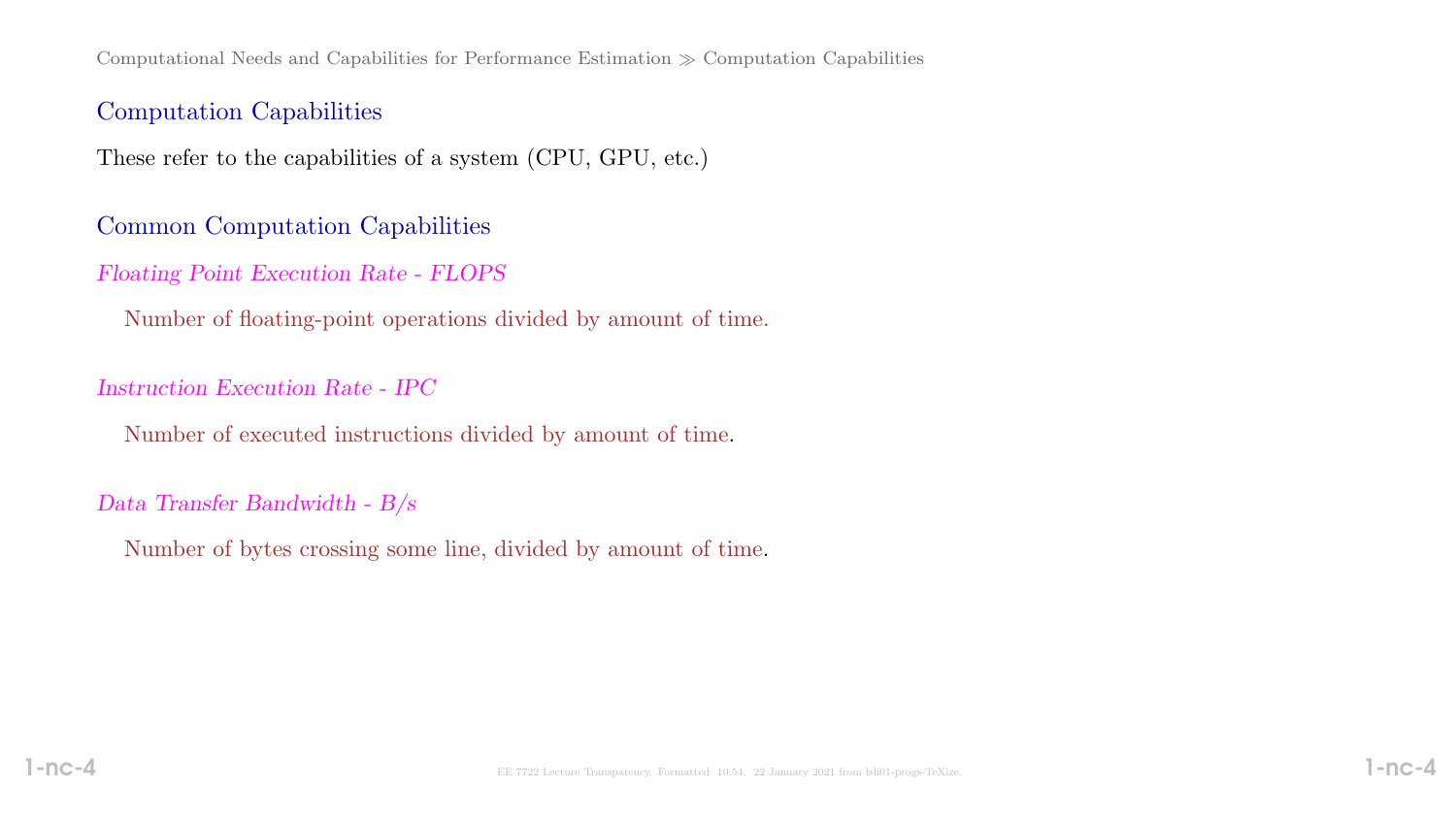# Computation Need: Number of Floating Point Operations (FLOPS)

Commonly used for scientific programs. . .

- . . . because such operations are considered essential (can't be avoided) and. . .
- . . . because of the historic high cost of FP hardware.

Example: fragment of some scientific code.

double  $*x$ ,  $*a$ ,  $*b$ ,  $*c$ ; for (  $i=0$ ;  $i<1e9$ ;  $i++$  )  $x[i] = a[i] + b[i] * c[i]$ ;

Uses  $10^9 \times 2 = 2 \times 10^9$  FP operations.

Consider a system capable of 100 GFLOPS  $(10^{11}$  FLOPS).

Execution time bound is 20 ms.

If measured execution time was 100 ms we would not be satisfied.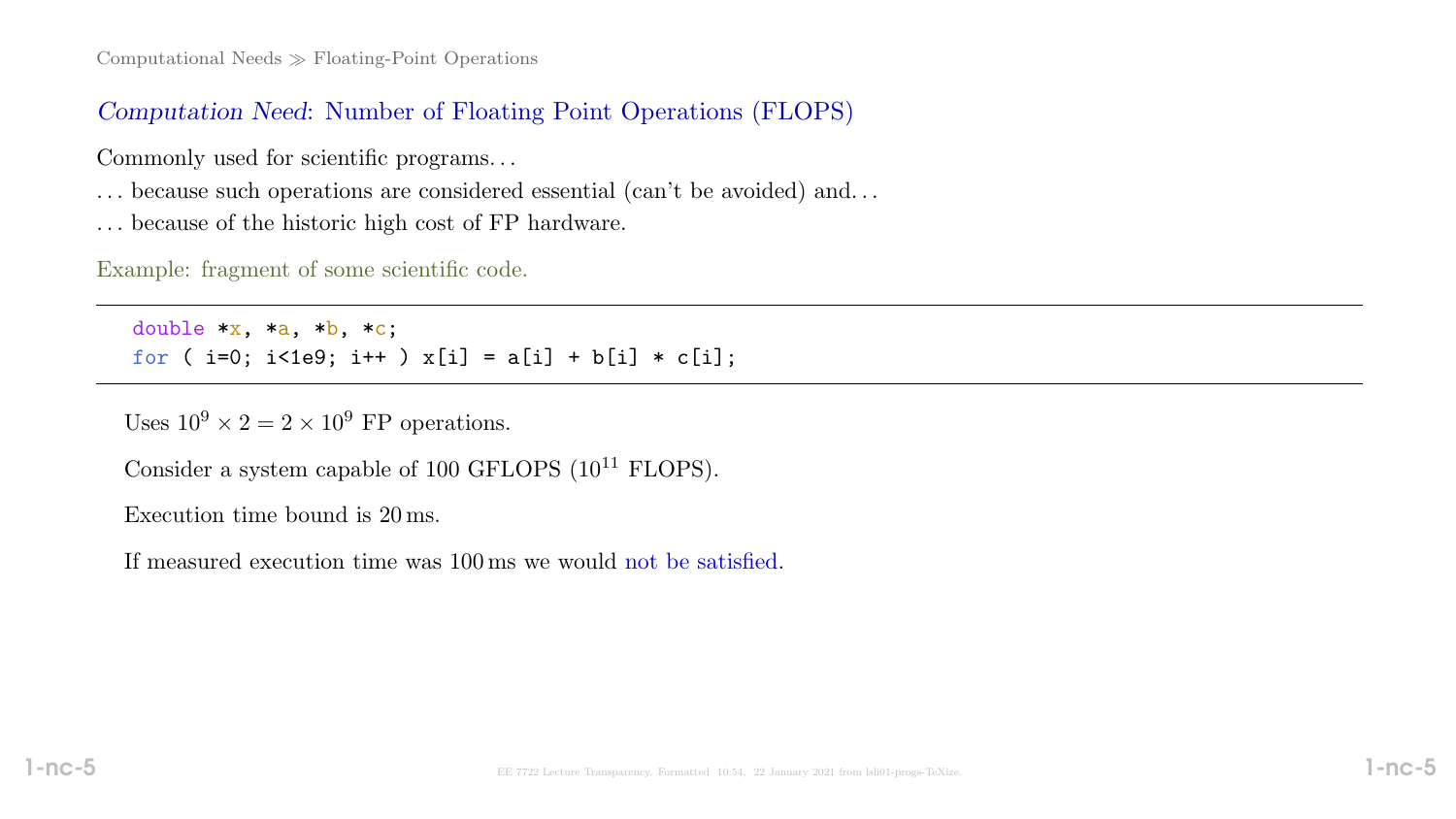Computational Needs  $\gg$  Data Transfer

# Computation Need: Data Transfer

Used for all kinds of programs.

Easy to measure when each data item read exactly once.

Otherwise, need to account for cache and scratchpad performance.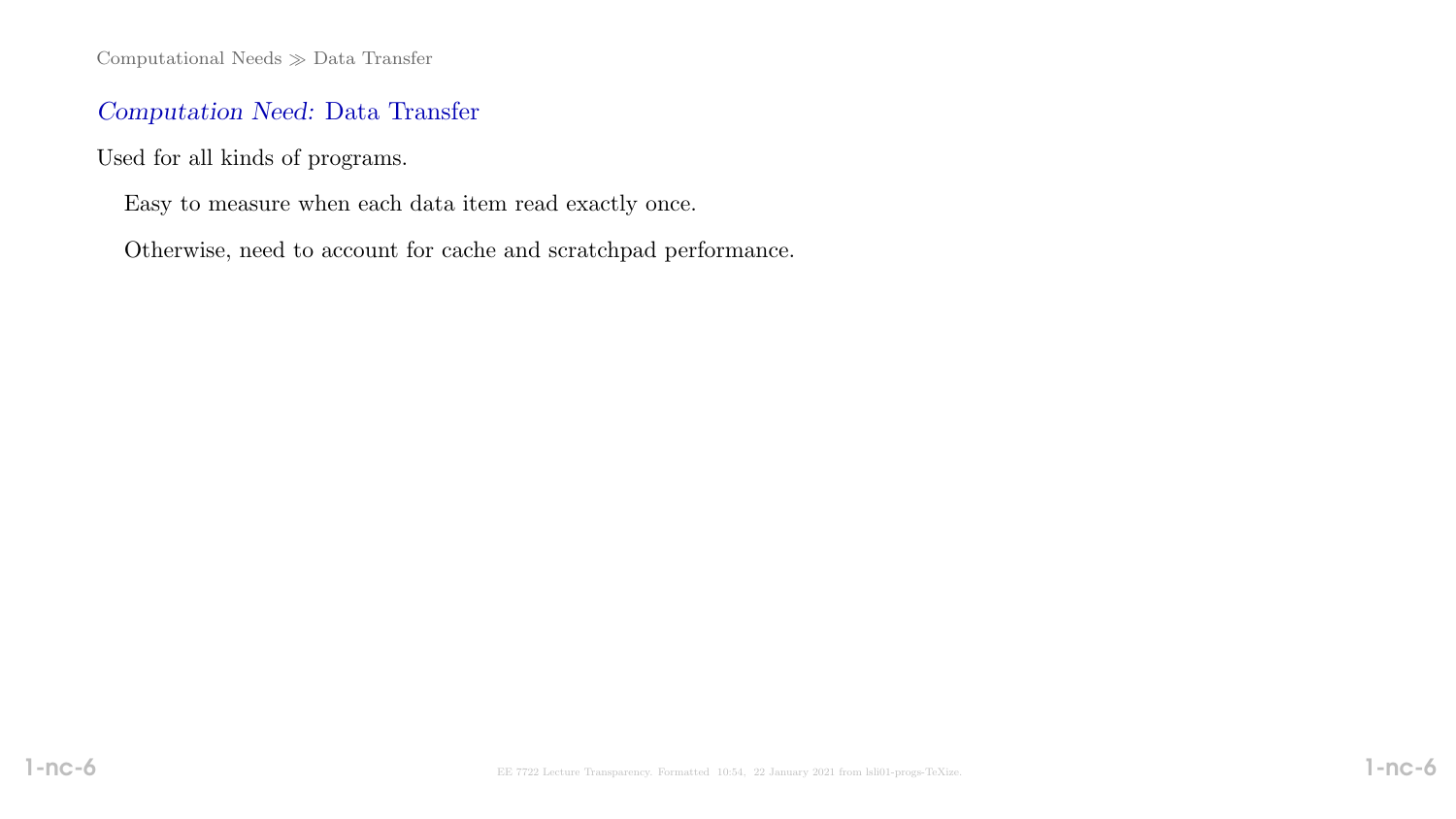Data Transfer Example:

double  $*x$ ,  $*a$ ,  $*b$ ; for (  $i=1$ ;  $i<1e9-1$ ;  $i++$  )  $x[i] = a[i-1] * 1 + a[i] + a[i+1] * r;$ 

The size of a double is 8 bytes.

In an iteration, three elements of **a** are accessed...

. . . two were accessed in a prior iteration. . .

- . . . and so shouldn't need to be read from memory. . .
- . . . leaving one new element of a accessed per iteration.

Total data transfer needs:  $10^9 \times 8 \times 2 = 16$  GB.

Suppose system can transfer 30 GB/s.

Performance bound:  $16/30 = 533$  ms.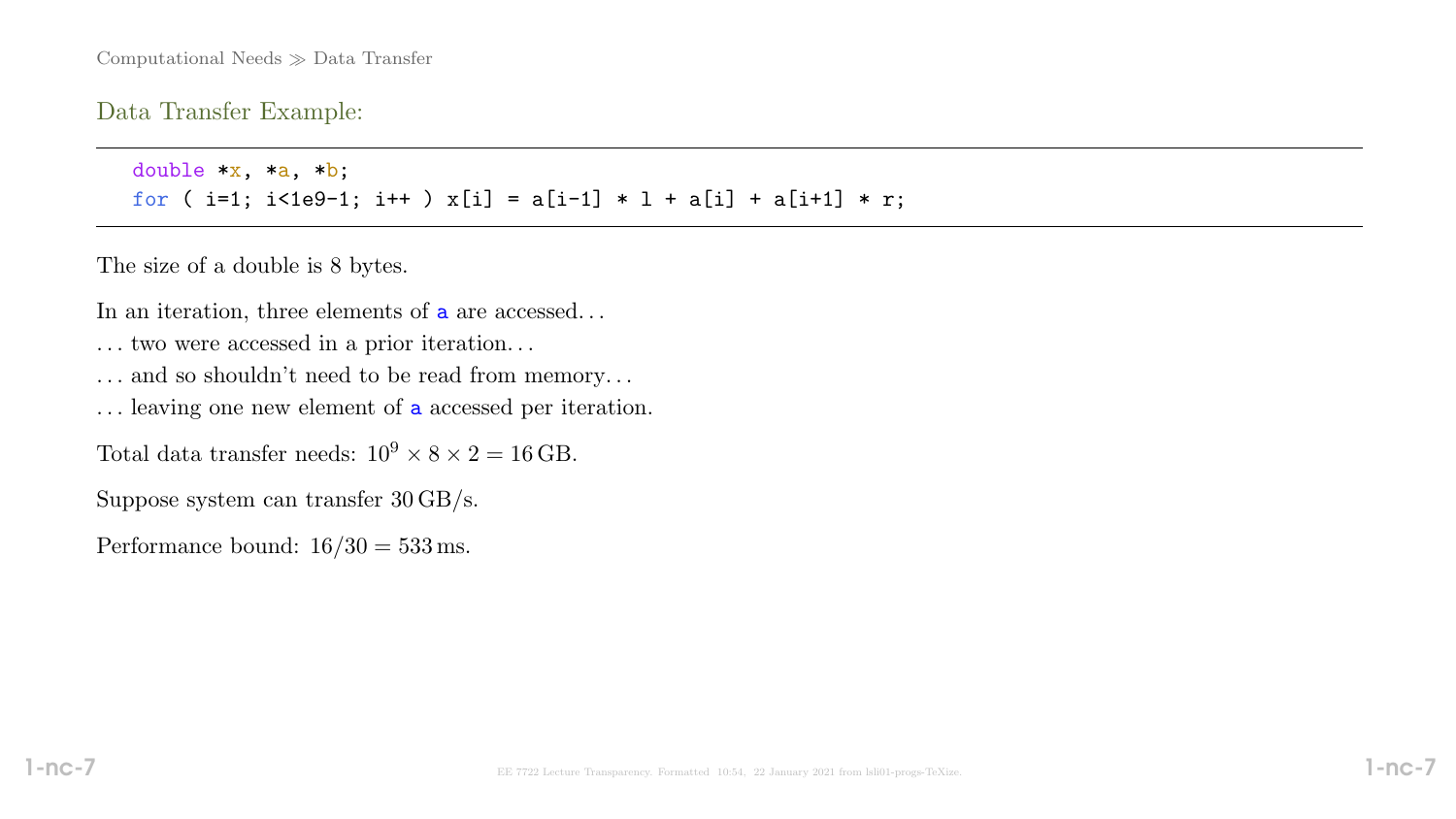Computational Needs  $\gg$  Data Transfer

# Data Transfer Example, Continued.

Suppose measured execution time were just 1.07 s. We are not satisfied.

Maybe we were wrong about each element of a being read once.

Maybe we should look at number of FP operations.

Maybe we should look at number of instructions.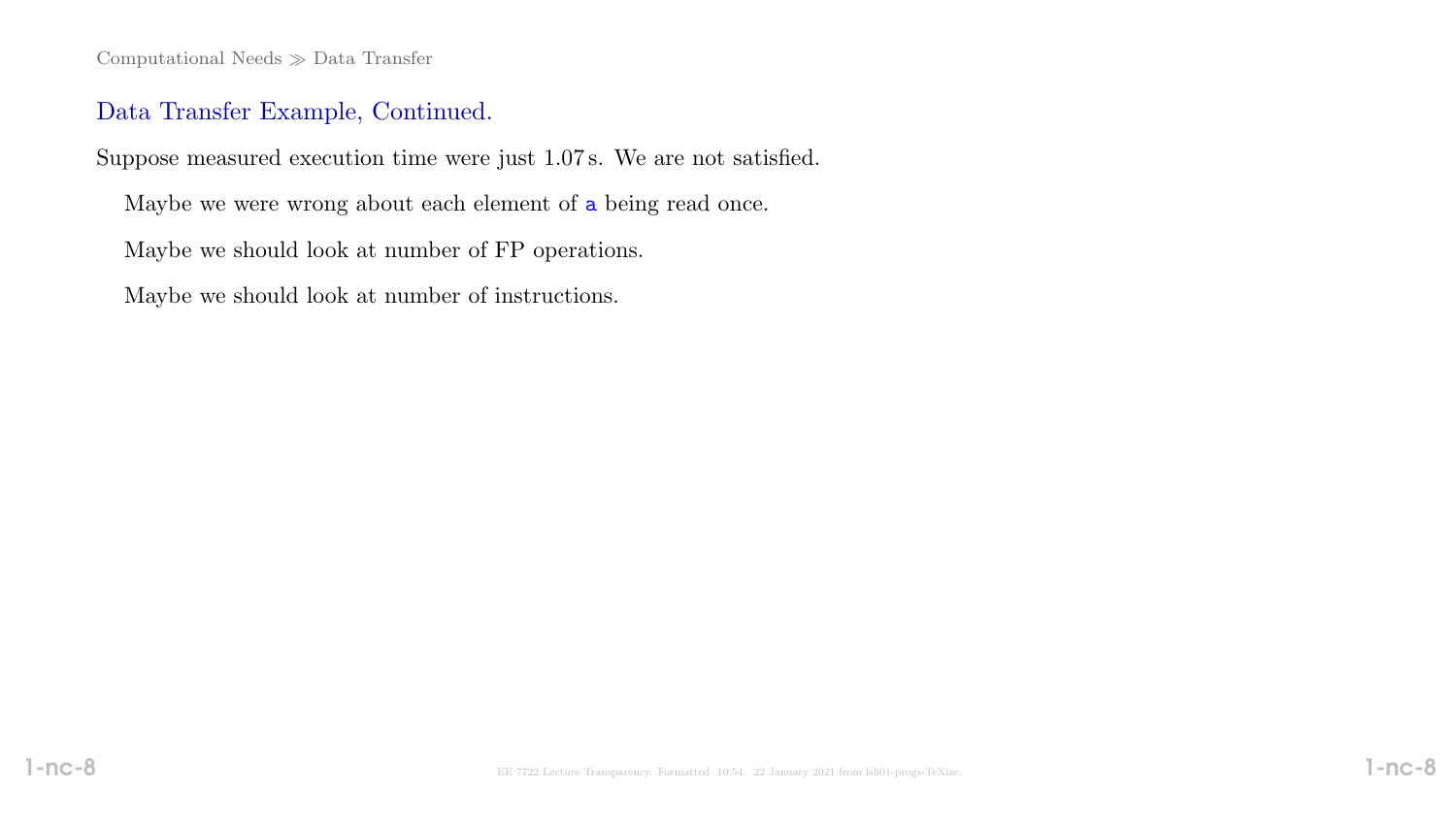Computational Needs  $\gg$  Example: Matrix Multiplication

Computation Needs, Matrix Multiplication

Code for multiplying two  $d \times d$  matrices.

```
for ( int r=0; r<d; r++ )
for ( int c=0; c<d; c++ )
  for ( int k=0; k< d; k++ )
    c[r,c] += a[r,k] * b[k,c]; // This line executed d^3 times.
```
Data Transfer

Size of each matrix:  $d^2$  elements.

Naïve data bound:  $3d^3$ .

Minimum data bound:  $3d^2$ .

Computation

Straightforward:  $d^3$  multiply/adds.

But,  $O(d^{\log_2 7}) \approx O(d^{2.807})$  practically possible. (Strassen's Algorithm.)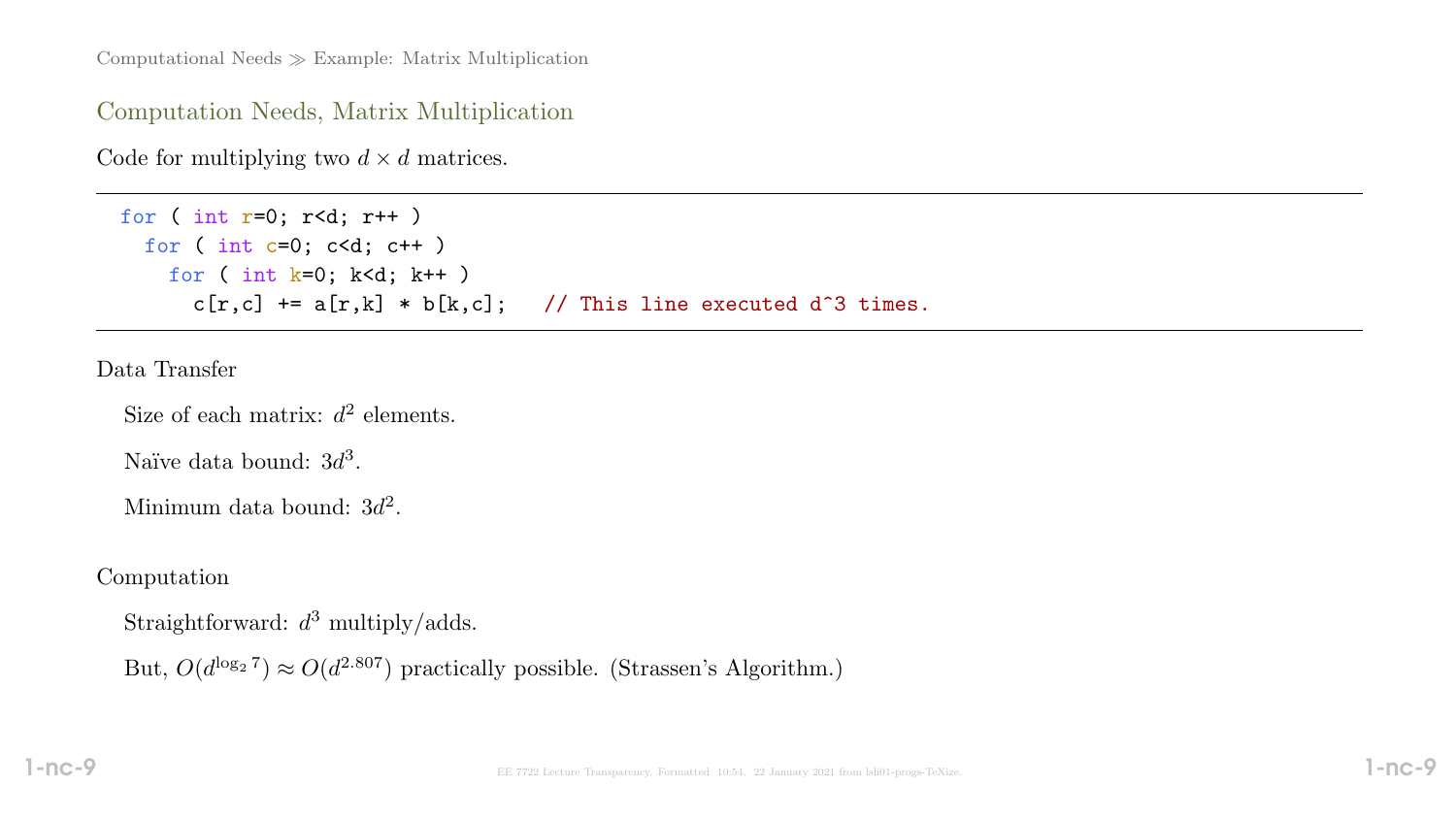Computational Needs  $\gg$  Example: Matrix Multiplication

# Instruction Count and Execution Rate

Considered a less fundamental bound than FLOPS and data transfer.

Number of instructions determined by many factors:

How program is written.

Quality of compiler.

Instruction set of processor.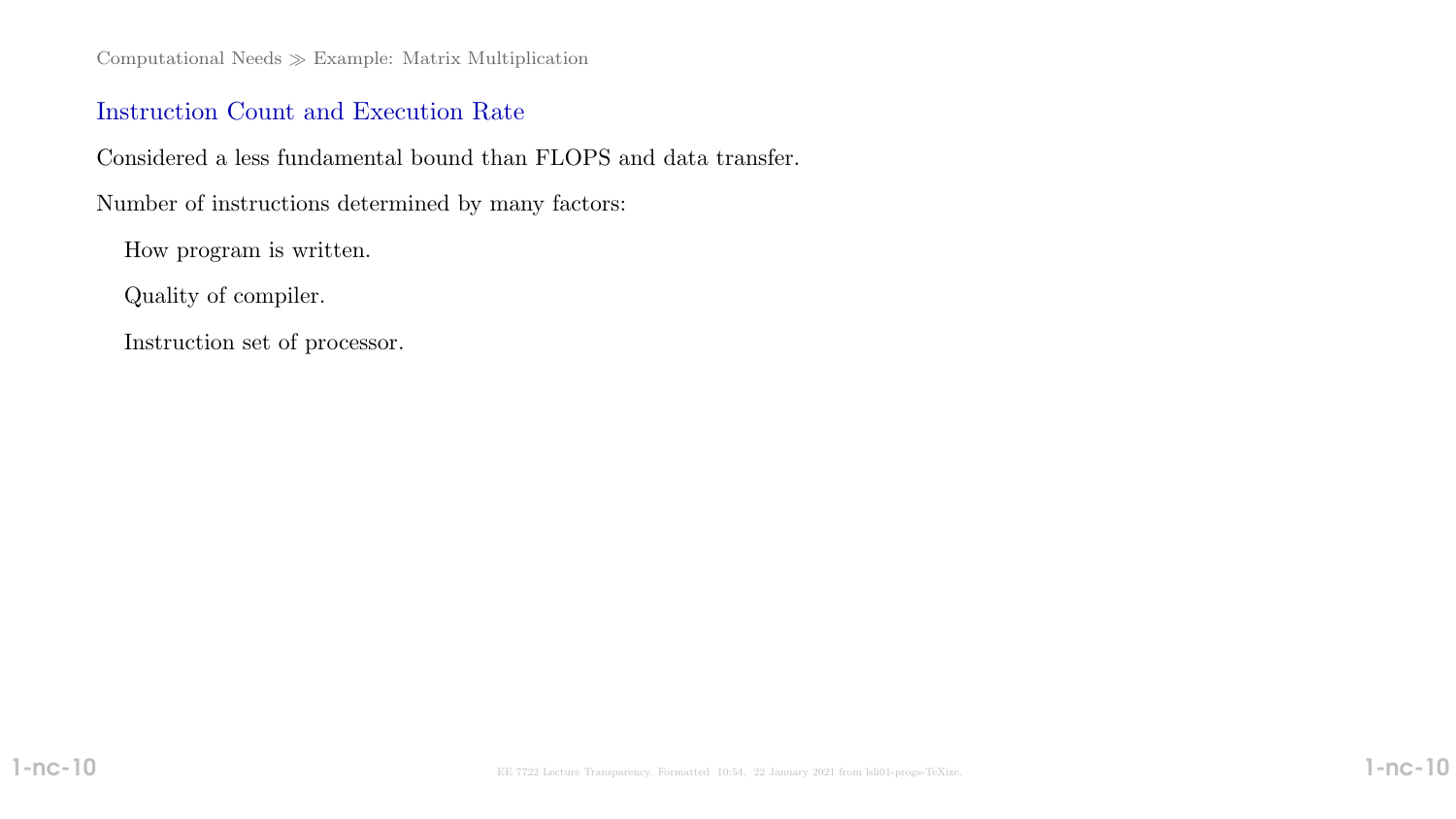Computational Needs  $\gg$  Example: Matrix Multiplication

# Performance Estimation

With above needs and capabilities can compute performance bounds.

Actual performance will be no greater than the smallest of these.

There's another measure that prevents this peak performance from being achieved.